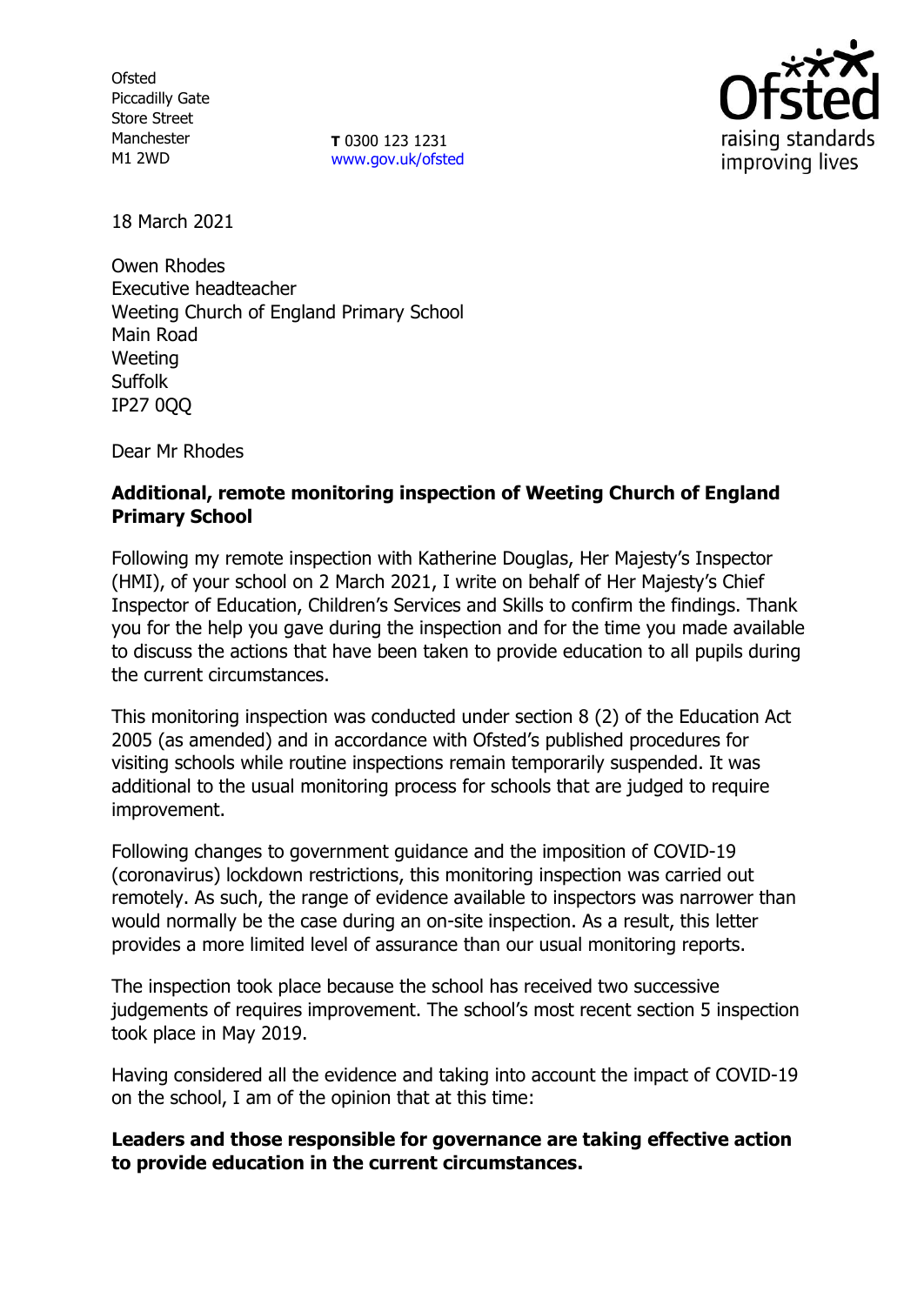

Leaders and those responsible for governance should take further action to:

■ provide the subject training that staff require to ensure that they have a secure knowledge of the curriculum they are planning and delivering.

#### **Context**

- You joined the school as executive headteacher in September 2019. There have been further changes made to the leadership structure. There is a deputy executive headteacher and an assistant executive headteacher who work across the Trinity Partnership of which the school is a member. There is a new chair of the local governing board.
- During the autumn term 2020, no class 'bubbles' were sent home. Only a few pupils were taught remotely when they had to self-isolate with their families.
- At the time of this inspection, 89% of all pupils were being educated at home. All the pupils you identify as vulnerable attend the school site for their learning. There were no pupils with an education, health and care plan on the school roll at the time of this inspection.

### **Main findings**

- Leaders have made it a priority to ensure that plans are in place for pupils to receive an education, whether at school or remotely. Working with the trust and governors, you have made sure that leaders are regularly reviewing the remote education offer and adapting the school's curriculum plans.
- When you were appointed, leaders reviewed the curriculum in all subject areas. The school's curriculum plans identify what pupils need to know and the key vocabulary they need to help them to learn. Reading is a high priority for the school. Leaders have chosen specific texts and books that link to the subjects pupils study.
- Partial closures of the school, owing to COVID-19, have slowed the pace of implementing the curriculum leaders have planned. You know what you want to achieve to ensure that the curriculum is fully developed throughout the school. In a few subjects, teachers have not yet received the training they need to help them teach these areas well.
- Teachers provide pupils with work from a range of subjects. However, there is a greater focus on reading, writing and mathematics. This is to ensure that pupils have the basic knowledge and skills in these subject areas. Teachers are expected to plan a similar timetable for pupils, whether at school or at home. This means that pupils, regardless of where they work, receive the same learning opportunities.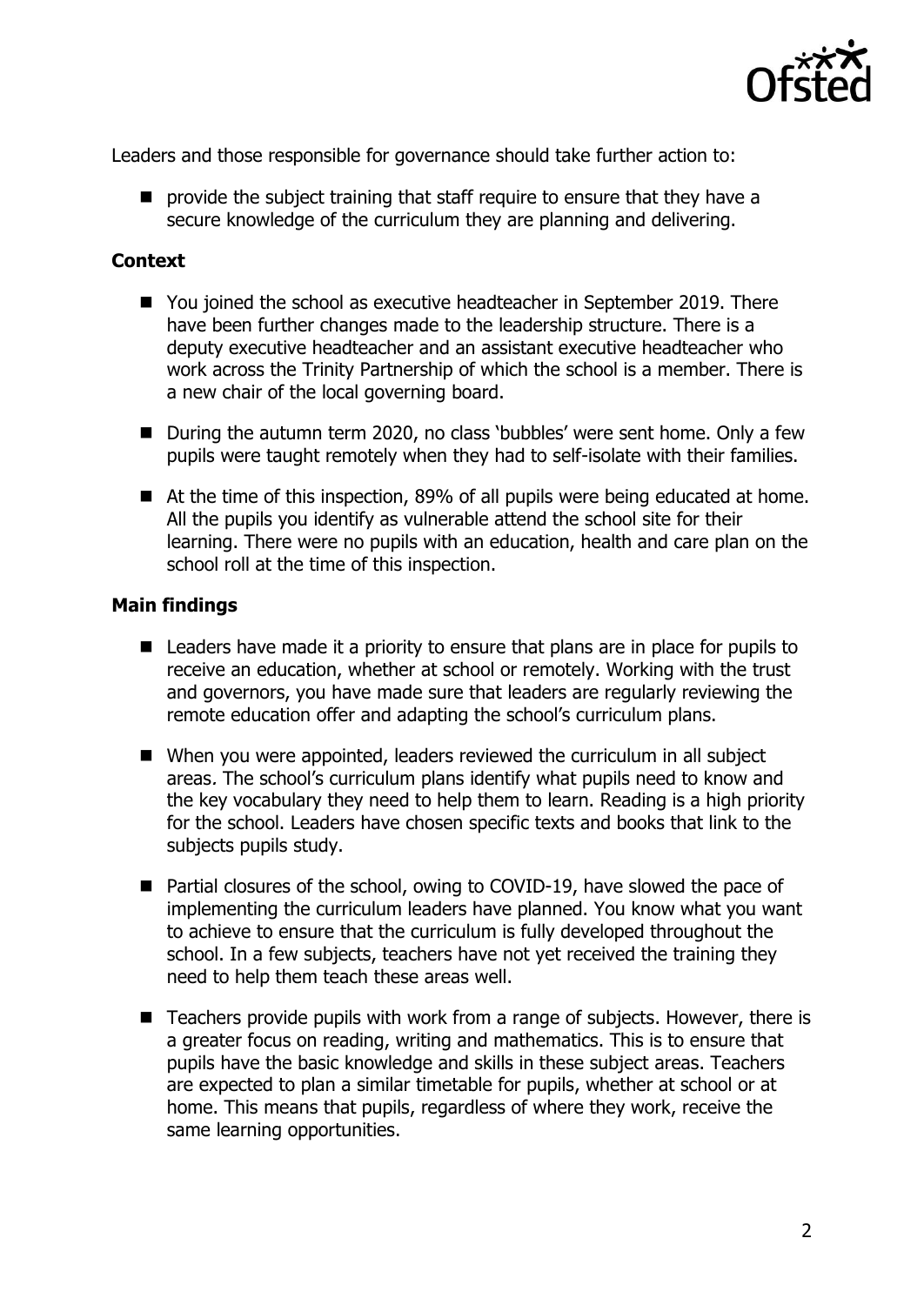

- Leaders have chosen to amend a few aspects of the curriculum, where subjects are not easily delivered remotely, such as computing and physical education. Teachers plan to check what pupils remember when they return to school. They will teach pupils the important things they need to know to help them catch up.
- Before this current national lockdown, leaders had introduced a new approach to the teaching of early reading skills. Teachers have adapted these plans so they can be delivered to children and pupils at home. Early years children and pupils in Year 1 continue to receive daily phonics teaching. They are provided with books that will help them to practise the sounds they have been learning to read.
- Leaders know their vulnerable pupils well. All pupils who are identified as vulnerable attend school for their education. Trained staff provide additional help to support pupils' well-being. Vulnerable pupils receive greater support for their learning. Pupils told us they welcomed the feedback they receive from their teachers. This helps them to understand how well they are progressing in their learning.
- The special educational needs coordinator (SENCo) regularly checks the learning that is in place for pupils with special educational needs and/or disabilities (SEND). She liaises with teachers, support staff and external agencies to ensure that teaching is adapted for those pupils learning at home. Additional interventions continue for pupils. The SENCo has frequent communication with parents to find the best way to support pupils with SEND during this time. This is helping to motivate pupils, as well as keep them on track with their learning.
- Governors continue to receive information about the school's remote education provision from school leaders and the trust. They use this information to question how well pupils are accessing learning remotely. Some governors are new to their role. Working with the trust, they are developing their understanding of how to balance the level of support and challenge they provide, so leaders are held to account.
- The trust understands the challenges faced by school leaders. It has worked closely with the new executive headteacher to develop the capacity of leadership in the school. Subject leaders have received training to help develop the school's curriculum plans. They check the quality of leaders' remote education offer and provide timely advice to support its improvement.

## **Evidence**

This inspection was conducted remotely. We held meetings with the executive headteacher and other senior leaders, staff, representatives of the local governing board, including the chair and the multi-academy trust chief executive officer,